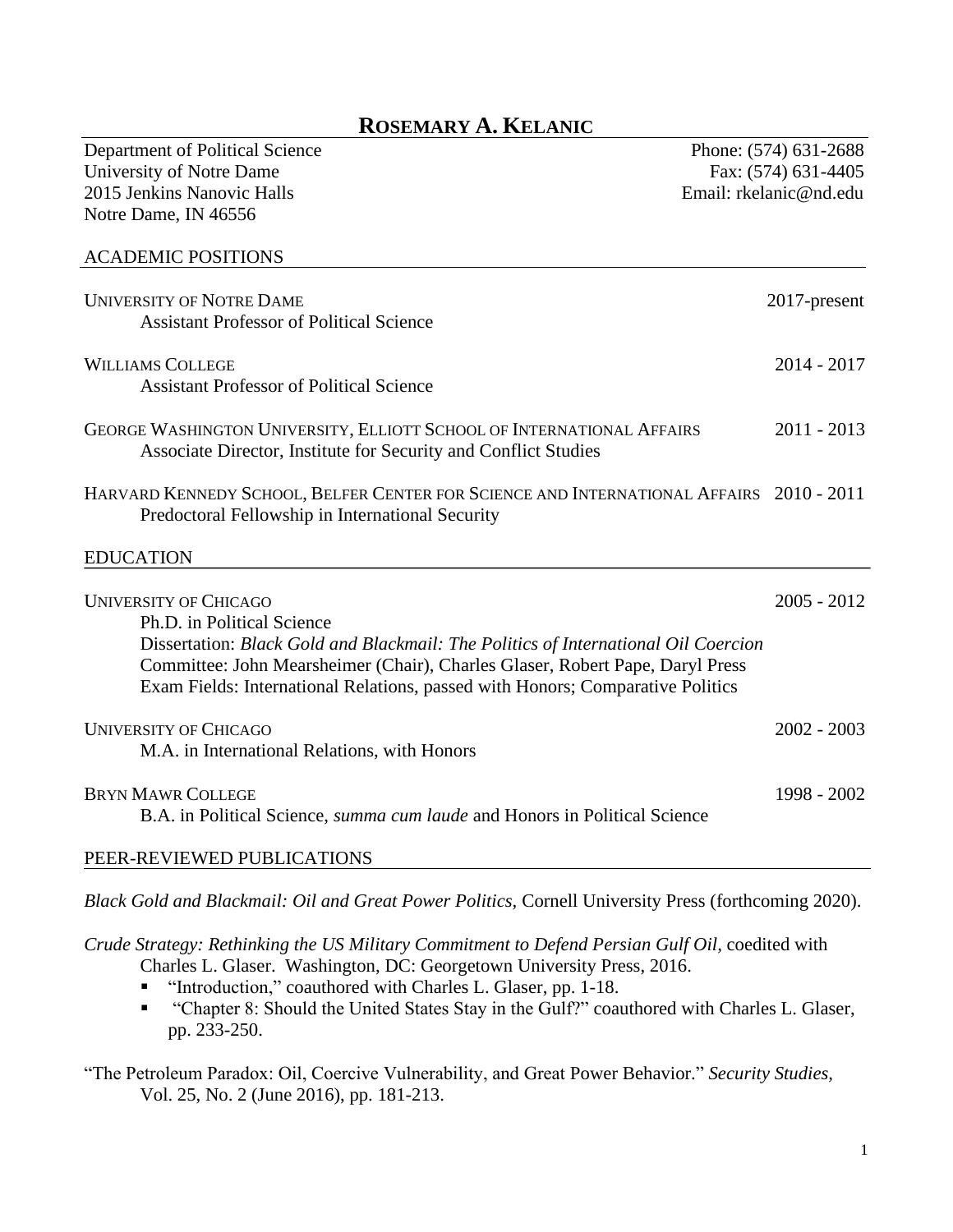"Oil Security and Conventional War: Lessons from a China-Taiwan Air War Scenario," *Energy Report,*  Council on Foreign Relations, October 2013. Available online: [https://www.cfr.org/sites/default/files/pdf/2013/10/Energy\\_Report\\_Rosemary\\_Kelanic.pdf](https://www.cfr.org/sites/default/files/pdf/2013/10/Energy_Report_Rosemary_Kelanic.pdf)

# OTHER PUBLICATIONS

- "Why Iran's 'Oil Weapon' Isn't That Scary," *The Washington Post/The Monkey Cage,* June 18, 2019. <https://www.washingtonpost.com/politics/2019/06/18/why-irans-oil-weapon-isnt-that-scary/>
- "The Saudi Alliance Must Go," *The National Interest (Online)*, November 29, 2018. <https://nationalinterest.org/blog/skeptics/saudi-alliance-must-go-37537>
- Review, "Stephen G. Brooks and William C. Wohlforth, *America Abroad: The United States' Global Role in the 21st Century* (2016)," ISSF Roundtable 10-11, March 19, 2018. <http://issforum.org/roundtables/10-11-america-abroad>
- "Getting Out of the Gulf: Oil and U.S. Military Strategy," with Charles L. Glaser. *Foreign Affairs,* Vol. 96, No. 1 (Jan/Feb 2017), pp. 122-131.
- "Book Review: Steve Yetiv, *Myths of the Oil Boom: American National Security in a Global Energy Market* (2015)," *Political Science Quarterly,* Vol. 131, No. 4 (Winter 2016/2017), pp. 891-893.
- Review, "William C. Martel, *Grand Strategy in Theory and Practice: The Need for an Effective American Foreign Policy* (2015)," H-Diplo/ISSF Review Essay, August 2015. <http://www.h-net.org/reviews/showrev.php?id=43417>
- "China's Changing Oil Calculus," *The National Interest (Online)*, November 12, 2013. <http://nationalinterest.org/commentary/chinas-changing-oil-calculus-9385>
- Review, "Jeff D. Colgan, *Petro-Aggression: When Oil Causes War* (2013)," H-Diplo/ISSF Review Essay (No. 19), November 8, 2013. <https://issforum.org/essays/19-petro-aggression>

## ONGOING RESEARCH

"Carl Schmitt, Tribalism, and International Relations Theory," article (under review). "The 1973 Oil 'Embargo' Revisited" article (research in progress). "Historical Attempts at Oil Coercion," data collection project.

## INVITED TALKS

MIT Security Studies Program, February 6, 2019. "Oil and Great Power Strategy."

Cato Institute, Washington DC, February 27, 2017. "Book Forum: *Crude Strategy: Rethinking the U.S. Military Commitment to Defend Persian Gulf Oil."*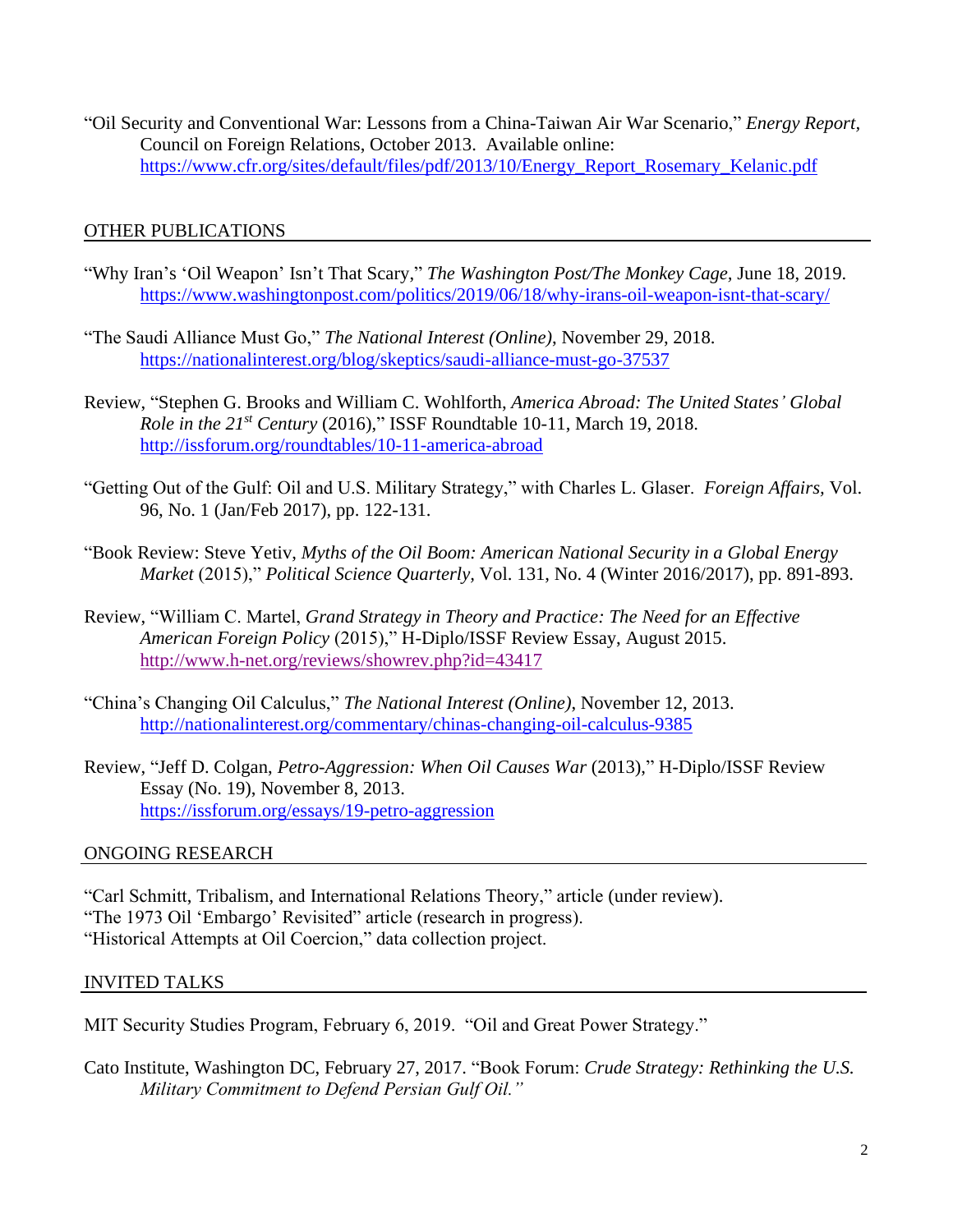- Dartmouth College, Dickey Center for International Understanding, April 9, 2014. "The Petroleum Paradox: Oil, Coercive Vulnerability, and Great Power Behavior."
- Penn State University, Energy, Security and Stability Conference, October 8, 2012. "The 'Oil Weapon' and International Conflict."
- Council on Foreign Relations, Workshop on Oil and Political Relationships, Washington, DC, January 19, 2012. "Oil and the Threat of Trade Disruption."
- Triangle Institute for Security Studies, Energy Security Conference, Durham, NC, March 3, 2011. Panel discussant, "The Impact of Fossil Fuels on Security."
- Triangle Institute for Security Studies, Eleventh Annual New Faces Conference, Durham, NC, October 2, 2010. "Black Gold and Blackmail: The Politics of International Oil Coercion."
- Harvard Belfer Center, International Security Seminar, October 7, 2010. "Black Gold and Blackmail: The Politics of International Oil Coercion."

## SELECTED CONFERENCE PRESENTATIONS

- "American Restraint during the 1973 Embargo." Presented at: ISSS-IS Annual Conference, Denver, CO, October 18, 2019; American Political Science Association Annual Conference, San Francisco, CA, September 3, 2017.
- "Fuzzy-Set Analysis of Great Power Strategies to Secure Oil." American Political Science Association Annual Conference, Boston, MA, September 1, 2018.
- "The Oil Logic of Japan's Surrender." International Studies Association Annual Conference, Baltimore, MD, February 2, 2017; American Political Science Association Annual Conference, Philadelphia, PA, September 1, 2016.
- "Why Israel Should Unilaterally Withdraw from the West Bank." ISAC-ISSS Annual Conference, Springfield, MA, October 10, 2015.
- "The Petroleum Paradox: Oil, Coercive Vulnerability, and Great Power Behavior." International Studies Association Annual Conference, Toronto, Canada, March 29, 2014; American Political Science Association Annual Meeting, Chicago, IL, August 29, 2013.
- "Black Gold and Blackmail: The Politics of International Oil Coercion." International Studies Association Annual Conference, Montreal, Canada, March 19, 2011; American Political Science Association Annual Meeting, Toronto, Canada, September 3, 2009.
- "Oil and American Security." International Studies Association Annual Conference, Montreal, Canada, March 19, 2011; American Political Science Association Annual Meeting, Washington, DC, September 4, 2010.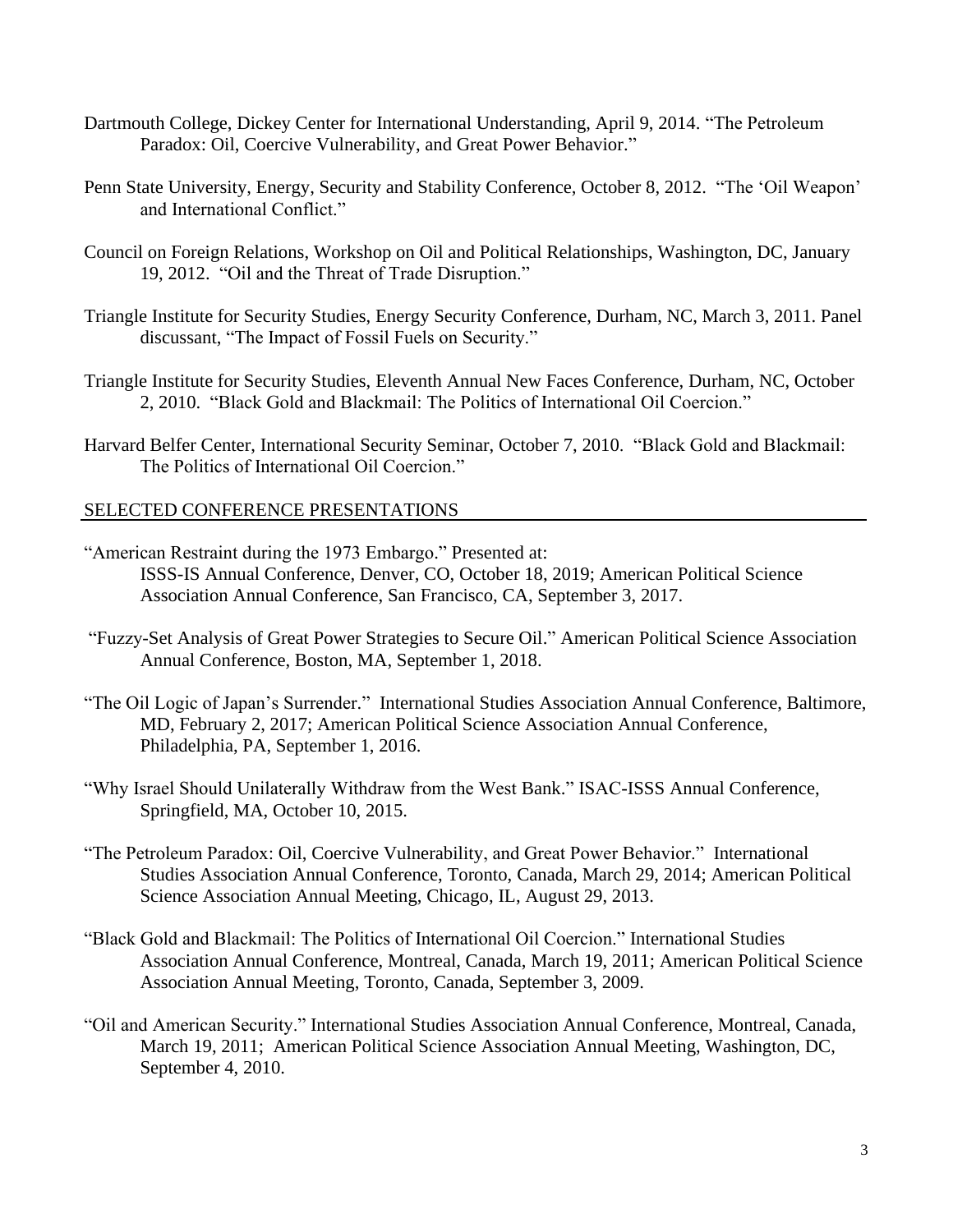"Carl Schmitt, the Friend-Enemy Distinction, and International Relations Theory." Midwest Political Science Association Annual Conference, Chicago, IL, April 4, 2008; International Studies Association Annual Conference, San Francisco, CA, March 28, 2008.

#### DEVELOPMENT AND SERVICE IN THE DISCIPLINE

- Reviewer, *American Political Science Review, International Security, The International Spectator, International Studies Quarterly, Security Studies, Political Science Quarterly.*
- Kenneth N. Waltz Dissertation Prize Committee, American Political Science Association, 2019.
- Discussant, *Oil and International Order: Decolonization and Its Aftershocks,* book manuscript by Jeff Colgan, Lone Star Security Forum, Bush School of Government and Public Service, Texas A&M University, College Station, TX, April 20-22, 2018.
- SoCal Qualitative Comparative Analysis Workshop, University of California-Irvine, March 29-31, 2018.
- Teachers' Workshop, Philip Merrill Center for Strategic Studies at SAIS, Basin Harbor, VT, June 1-5, 2015.
- Institute for Qualitative and Multi-Method Research, Maxwell School, Syracuse University, Syracuse, NY, May 25 - June 9, 2009
- Summer Workshop on the Analysis of Military Operations and Strategy, Saltzman Institute of War and Peace Studies of Columbia University, Cornell University, Ithaca, NY, July 2007

#### **TEACHING**

- University of Notre Dame
	- POLS 13181-07: Politics of Conspiracy Theories (Fall 2019) POLS 20200: Introduction to International Relations (Fall 2017, Fall 2018) POLS 30242: The Geopolitics of Energy (Fall 2017, Spring 2019) POLS 43002: Junior Seminar: International Security (Spring 2019) POLS 60217: Graduate Seminar: Theories of International Relations (Fall 2019)

#### Williams College

- PSCI 202: Introduction to International Relations (Spring 2014, Fall 2014, Fall 2015, Fall 2016)
- PSCI 225: International Security (Fall 2014, Spring 2016, Spring 2017)
- PSCI 227: War and the Nation-State (Spring 2015, Spring 2017)
- PSCI 323: The Geopolitics of Energy (Spring 2015, Spring 2016, Fall 2016)
- PSCI 420: Senior Seminar: Great Power Politics (Fall 2015)

## University of Chicago

PLSC 20410: Oil and International Security (Winter 2010) PLSC 29800: BA Thesis Colloquium (Autumn 2009)